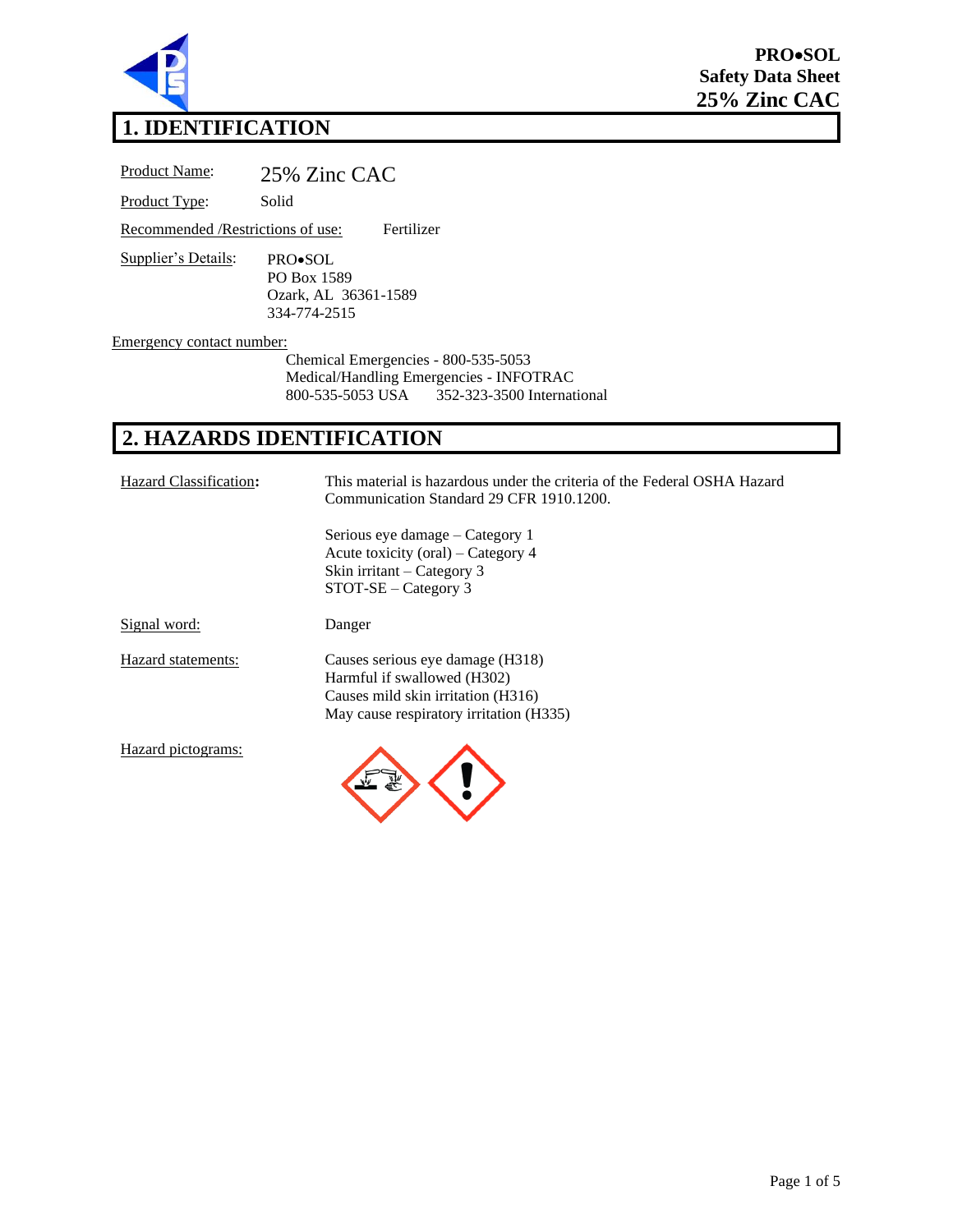

**PRO**•**SOL Safety Data Sheet 25% Zinc CAC**

| Precautionary statements:                             |                                                                                   |  |  |
|-------------------------------------------------------|-----------------------------------------------------------------------------------|--|--|
| Prevention                                            | Keep out of reach of children.                                                    |  |  |
|                                                       | Avoid breathing dust/fume/gas/mist/vapours/spray.                                 |  |  |
|                                                       | Wash skin thoroughly after handling.                                              |  |  |
|                                                       | Do not eat, drink, or smoke when using product.                                   |  |  |
|                                                       | Use only outdoors or in a well-ventilated area.                                   |  |  |
|                                                       | Wear protective gloves/ protective clothing/ eye protection/ face protection.     |  |  |
| Response                                              | IF IN EYES: Rinse cautiously with water for several minutes. Remove contact       |  |  |
|                                                       | lenses, if present and easy to do. Continue rinsing. Immediately call a doctor.   |  |  |
|                                                       | IF SWALLOWED: Call a doctor if you feel unwell. Rinse mouth.                      |  |  |
|                                                       | IF INHALED: Remove victim to fresh air and keep at rest in a position comfortable |  |  |
|                                                       | for breathing. Call a doctor if you feel unwell.                                  |  |  |
|                                                       | If skin irritation occurs: Get medical advice.                                    |  |  |
| Storage                                               | Store in a well-ventilated place. Keep container tightly closed. Store locked up. |  |  |
| Disposal                                              | Dispose of contents/container to an approved waste disposal.                      |  |  |
|                                                       |                                                                                   |  |  |
| Other hazards:                                        | None identified.                                                                  |  |  |
|                                                       |                                                                                   |  |  |
| Other hazards not contributing to the classification: | Spill area may be slippery.                                                       |  |  |

Unknown components with acute toxicity: None.

### **3. COMPOSITION/INFORMATION ON INGREDIENTS**

This product is a mixture

| Chemical name/component | CAS#      | :`oncentration  |
|-------------------------|-----------|-----------------|
| Zinc Sulfate            | 7733-02-0 | $< 80\%$<br>>65 |
| Citric Acid             | 77-92-9   | 35%<br>$-20$    |

# **4. FIRST-AID MEASURES**

#### Description of first aid measures:

Eye Contact --If in eyes: Flush with water for 15 minutes. Call a doctor for treatment if irritation persists. Skin Contact - If on skin: Wash thoroughly with soap and water. Launder clothing before reuse. Inhalation -- If inhaled: Remove affected person from source of exposure. Call 911 if breathing is difficult. Ingestion -- If ingested: Do not induce vomiting. Get medical attention. Have the product label with you when calling a doctor or going for treatment.

Indication of any immediate medical attention and special treatment needed: No additional information available.

### **5. FIRE-FIGHTING MEASURES**

| Extinguishing media:             |                                                                               |
|----------------------------------|-------------------------------------------------------------------------------|
| Suitable extinguishing media:    | Water fog, foam or spray, dry chemical, carbon dioxide, sand                  |
| Unsuitable extinguishing media:  | None                                                                          |
| Special hazards arising from the | Material is not combustible. Product packaging is not self-ignitable, but may |
| substance or mixture:            | support combustion.                                                           |
|                                  |                                                                               |
| Advice for firefighters:         |                                                                               |
| Firefighting instructions:       | Use extinguishing media appropriate for the surrounding materials.            |
| Protection during                | Wear appropriate protective equipment and self-contained breathing apparatus  |
| firefighting:                    | (SCBA) with a full face-piece operated in positive pressure mode.             |
|                                  |                                                                               |
| Other information:               | Do not allow run-off from fire-fighting to enter drains or water courses.     |
|                                  |                                                                               |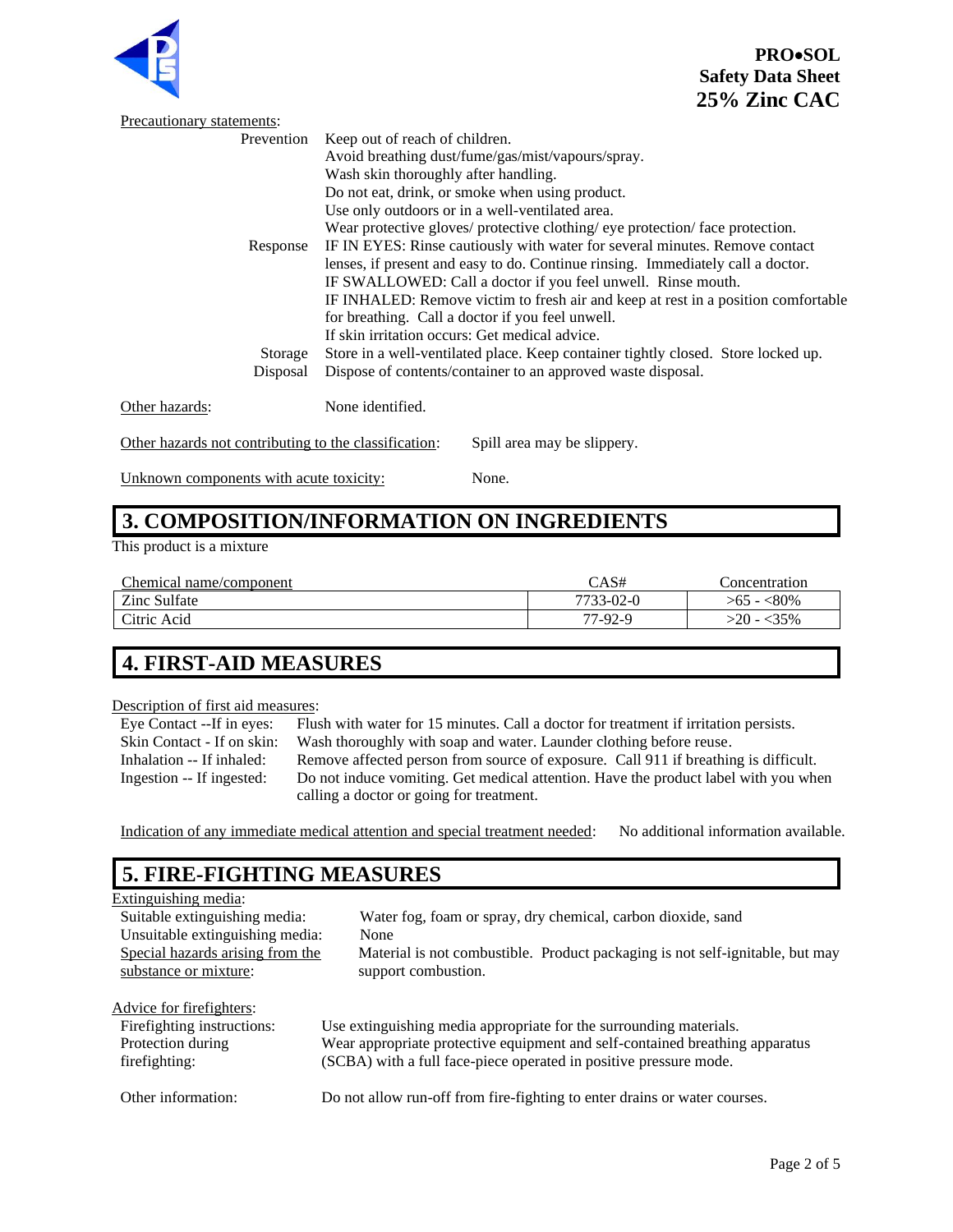

# **6. ACCIDENTAL RELEASE MEASURES**

Personal precautions, protective equipment, and emergency procedures:

Use protective equipment to prevent contact with skin and eyes or inhalation of dust. Use site specific emergency procedures if product is released. Prevent entry to sewers and public surface waters per site specific containment procedures.

Methods and material for containment and cleaning up:

Use mechanical means. Store material in suitable containers for recycle or disposal. Minimize dust generation.

### **7. HANDLING AND STORAGE**

| Precaution for safe handling: | Avoid contact with skin and eyes. After handling, wash hands thoroughly with |
|-------------------------------|------------------------------------------------------------------------------|
|                               | soap and water. Avoid generating and breathing dust. Wash before eating and  |
|                               | drinking.                                                                    |
| Safe Storage conditions:      | Store in a dry, cool, and well-ventilated area. Protect from weather.        |
| Incompatible materials:       | Strong alkaline or acid compounds.                                           |

#### **8. EXPOSURE CONTROL/PERSONAL PROTECTION**

Exposure limits are listed below, if they exist:

| Component                      | Regulation | Type of listing | Value/Notation             |
|--------------------------------|------------|-----------------|----------------------------|
| $Dust - inhalable \ particles$ | ACGIH      | TWA             | $10 \text{ mg/m}^3$        |
| $Dust - respirable$ particles  | ACGIH      | TWA             | $3 \text{ mg/m}^3$         |
| Zinc compounds (dust)          | ACGIH      | TWA             | $10 \text{ mg}/\text{m}$ 3 |

| Engineering controls:               | Use adequate ventilation to prevent exposure.                                |
|-------------------------------------|------------------------------------------------------------------------------|
| Personal protective measures:       |                                                                              |
| Hand protection:                    | Wear suitable protective gloves to prevent direct exposure.                  |
| Eye protection:                     | Safety glasses with side shields or tight fitting goggles.                   |
| Skin and body protection:           | Wear long sleeved clothing or other suitable clothing to prevent skin        |
|                                     | exposure.                                                                    |
| Respiratory protection:             | Where dust is generated and appropriate engineering controls cannot          |
|                                     | maintain acceptable levels, use appropriate respiratory protection equipment |
|                                     | to prevent inhalation of materials.                                          |
| Special requirements for PPE,       | No specialty PPE requirements beyond those previously identified.            |
| protective clothing or respirators: |                                                                              |

### **9. PHYSICAL AND CHEMICAL PROPERTIES**

| Physical state:              | Solid                       | Vapor pressure:        | <b>NA</b>                |
|------------------------------|-----------------------------|------------------------|--------------------------|
| Color:                       | White                       | Vapor density:         | <b>NA</b>                |
| Odor:                        | <b>Odorless</b>             | Relative density       | $74$ lbs/ft <sup>3</sup> |
| Odor threshold:              | NA.                         | Solubility:            | 100% Soluble in water    |
| pH:                          | 1.5-2.5 at 5% concentration | Partition coefficient: | <b>NA</b>                |
| Melting point/freezing       | <b>NA</b>                   | Auto ignition temp:    | <b>NA</b>                |
| point:                       |                             |                        |                          |
| Initial boiling point/range: | NA                          | Decomposition temp:    | <b>NA</b>                |
| Flashpoint:                  | NA                          | Viscosity:             | <b>NA</b>                |
| Evaporation rate:            | NA.                         |                        |                          |
| Flammability (solid gas):    | <b>NA</b>                   |                        |                          |
| Upper/lower flammability     | <b>NA</b>                   |                        |                          |
| or explosive limits:         |                             |                        |                          |

Other information: No additional information.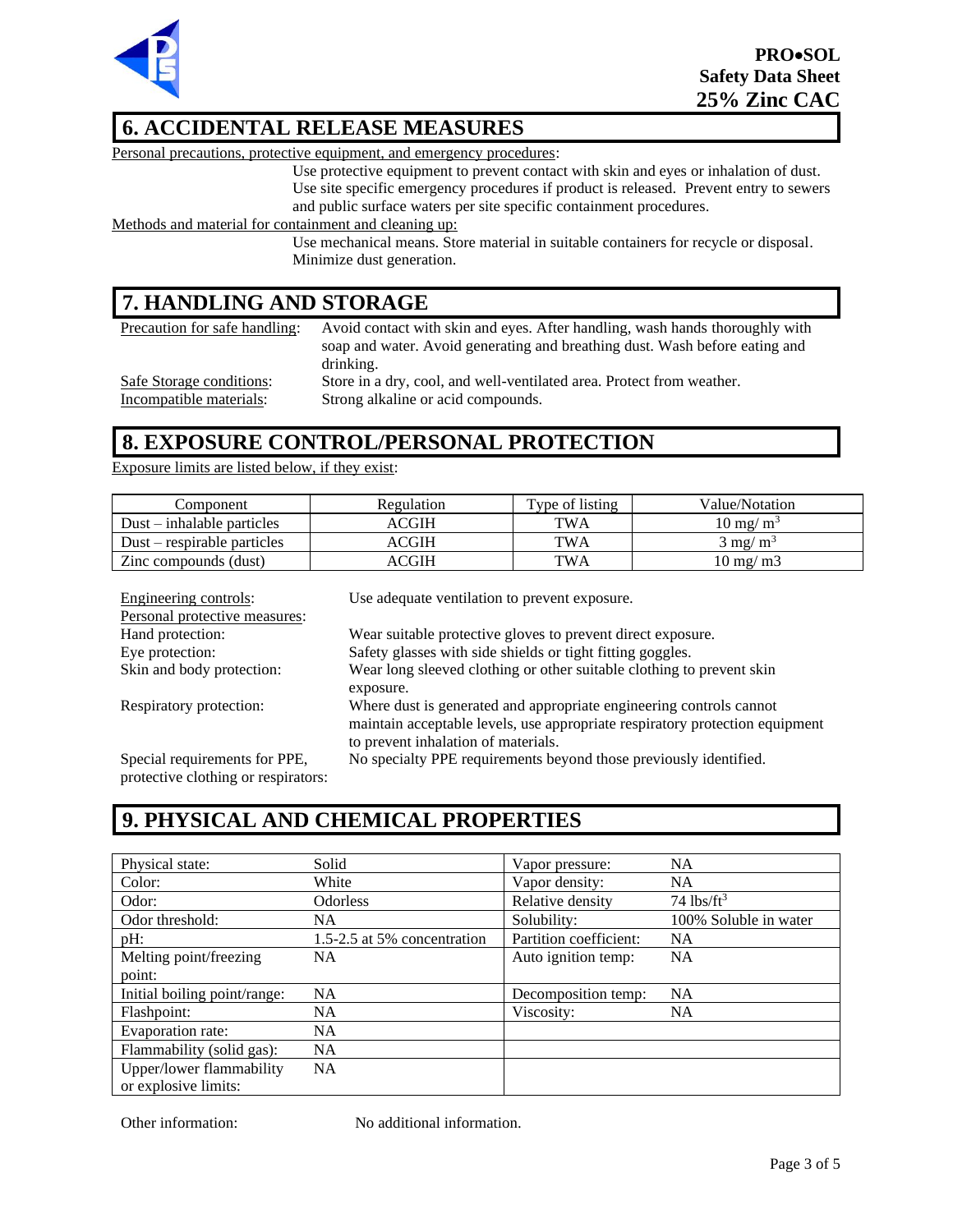

# **10. STABILITY AND REACTIVITY**

Reactivity: This product is stable under normal conditions of use, storage and transport.

Chemical stability: This product is stable at ambient temperatures and atmospheric pressures.

Other:

Hazardous reactions: None determined. Conditions to avoid: Avoid high temperatures. Prevent contact with moisture or incompatible materials. Incompatible materials: Strong alkaline or acid compounds. Hazardous decomposition products: Metal and sulfur fumes when excessive heat is applied.

### **11. TOXICOLOGICAL INFORMATION**

| Likely routes of exposure:                                         | Inhalation, Ingestion, Skin contact, Eye contact                   |                 |
|--------------------------------------------------------------------|--------------------------------------------------------------------|-----------------|
| Symptoms/injuries after inhalation:                                | High concentrations of dust may irritate the throat and            |                 |
|                                                                    | respiratory system and cause coughing.                             |                 |
| Symptoms/injuries after Ingestion:                                 | Harmful if swallowed.                                              |                 |
| Symptoms/injuries after skin contact:                              | Causes mild skin irritation                                        |                 |
| Symptoms/injuries after eye contact:                               | Causes serious eye damage.                                         |                 |
| Acute toxicity:                                                    | Mixture based on components' toxicity.                             |                 |
| Reproductive toxicity:                                             | No relevant data found.                                            |                 |
| Specific Target Organ Toxicity-S E:                                | May cause respiratory irritation.                                  |                 |
| Specific Target Organ Toxicity-R E:                                | May cause damage to organs through prolonged or repeated exposure. |                 |
| Carcinogenicity:                                                   | Not classified.                                                    |                 |
| NTP (National Toxicology Program):                                 |                                                                    | Not classified. |
| IARC (International Agency for Research on Cancer):                |                                                                    | Not classified. |
| ACGIH (American Conference of Governmental Industrial Hygienists): |                                                                    | Not classified. |

### **12. ECOLOGICAL INFORMATION**

| Toxicity:                      | No testing data available.                                 |
|--------------------------------|------------------------------------------------------------|
| Persistence and degradability: | No data is available on the degradability of this product. |
| Bioaccumulative potential:     | No data is available.                                      |
| Mobility in soil:              | No data is available.                                      |
| Other adverse effects:         | No further relevant information available.                 |

#### **13. DISPOSAL CONSIDERATIONS**

Waste treatment methods: Recommend recycling excess product if at all possible. Avoid sewage and landfill disposal. Place contaminated material in suitable, labeled containers for disposal. See section 8 for exposure control information.

#### **14. TRANSPORT INFORMATION**

#### **DOT: Not regulated for transport**

This information is not intended to convey all specific regulatory or operational requirements/information relating to this product. Transportation classifications may vary by container volume and may be influenced by regional or country variations in regulations. It is the responsibility of the transporting organization to follow all applicable laws, regulations and rules relating to the transportation of the material.